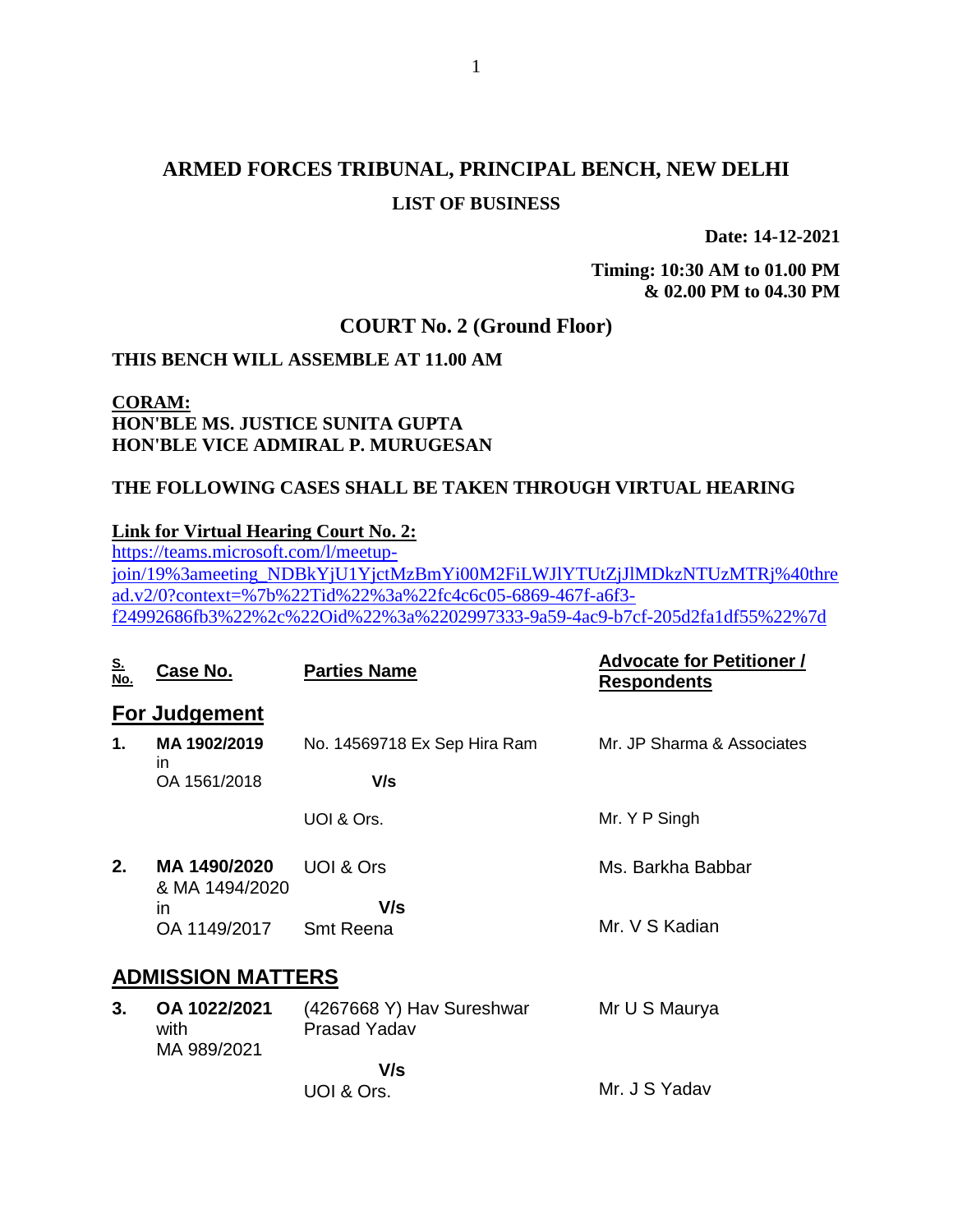# **MA (EXECUTION)**

| 4.          | MA 375/2018<br>ın<br>OA 74/2010            | No.6905369 Ex Sep Rai Singh<br>(Since Deceased) Thru Smt. Meena<br>Devi his legal represenatative<br>V/s | Mr. S S Pandey & Associates            |
|-------------|--------------------------------------------|----------------------------------------------------------------------------------------------------------|----------------------------------------|
|             |                                            | UOI & Ors                                                                                                | None                                   |
| 5.          | MA 468/2019<br>$\mathsf{I}$                | Maj Gen VK Sharma (IC 34912L)                                                                            | Mr K Ramesh                            |
|             | OA 184/2015                                | V/s<br>UOI & Ors                                                                                         | Dr Vijendra Singh Mahndiyan            |
| 6.          | MA 827/2019<br>$\mathsf{I}$<br>OA 303/2016 | Smt Ranjana Kumari W/O JC-<br>245715M Late Nb Ris RK Singh<br>V/s                                        | Mr. JP Sharma & Associates             |
|             |                                            | UOI & Ors                                                                                                | Mr. S D Windlesh                       |
| 7.          | MA 381/2020<br>in<br>OA 595/2016           | Ex Sep Birender Singh (No<br>31853474)<br>V/s                                                            | Mr RK Rastogi                          |
|             |                                            | UOI & Ors                                                                                                | Mr. S D Windlesh                       |
| 8.          | MA 669/2020<br>in<br>OA 1879/2017          | Col SS Chhabra (Retd) (MR 05856<br>P)                                                                    | Ms Archana Ramesh                      |
|             |                                            | V/s<br>UOI & Ors                                                                                         | Mr Shyam Narayan                       |
| 9.          | MA 747/2020<br>in                          | Smt Saroj Devi                                                                                           | Mr AK Trivedi & Associates             |
|             | OA 502/2016                                | V/s<br>UOI & Ors.                                                                                        | Mr. Prabodh Kumar                      |
| 10.         | MA 939/2020<br><i>in</i>                   | Lt Col D M Dafedar (Retd.) (TA<br>42263)<br>V/s                                                          | Mr Naresh Ghai and Mr<br>Rajesh Nandal |
|             | OA 433/2017                                | UOI & Ors                                                                                                | Dr. Vijendra Singh Mahndiyan           |
| <b>WITH</b> |                                            |                                                                                                          |                                        |
| 11.         | MA 1305/2020<br>& MA 1306/2020             | UOI & Ors.<br>V/s                                                                                        | Dr. Vijendra Singh Mahndiyan           |
|             | in.<br>OA 433/2017                         | Lt Col DM Dafedar (Retd)                                                                                 | Mr. Naresh Ghai                        |
| 12.         | MA 1149/2020<br><i>in</i>                  | Sep Jai Chand (3173003-N)                                                                                | Ms. Archana Ramesh                     |
|             | OA 123/2014                                | V/s<br>UOI & Ors.                                                                                        | Mr. Satya Ranjan Swain                 |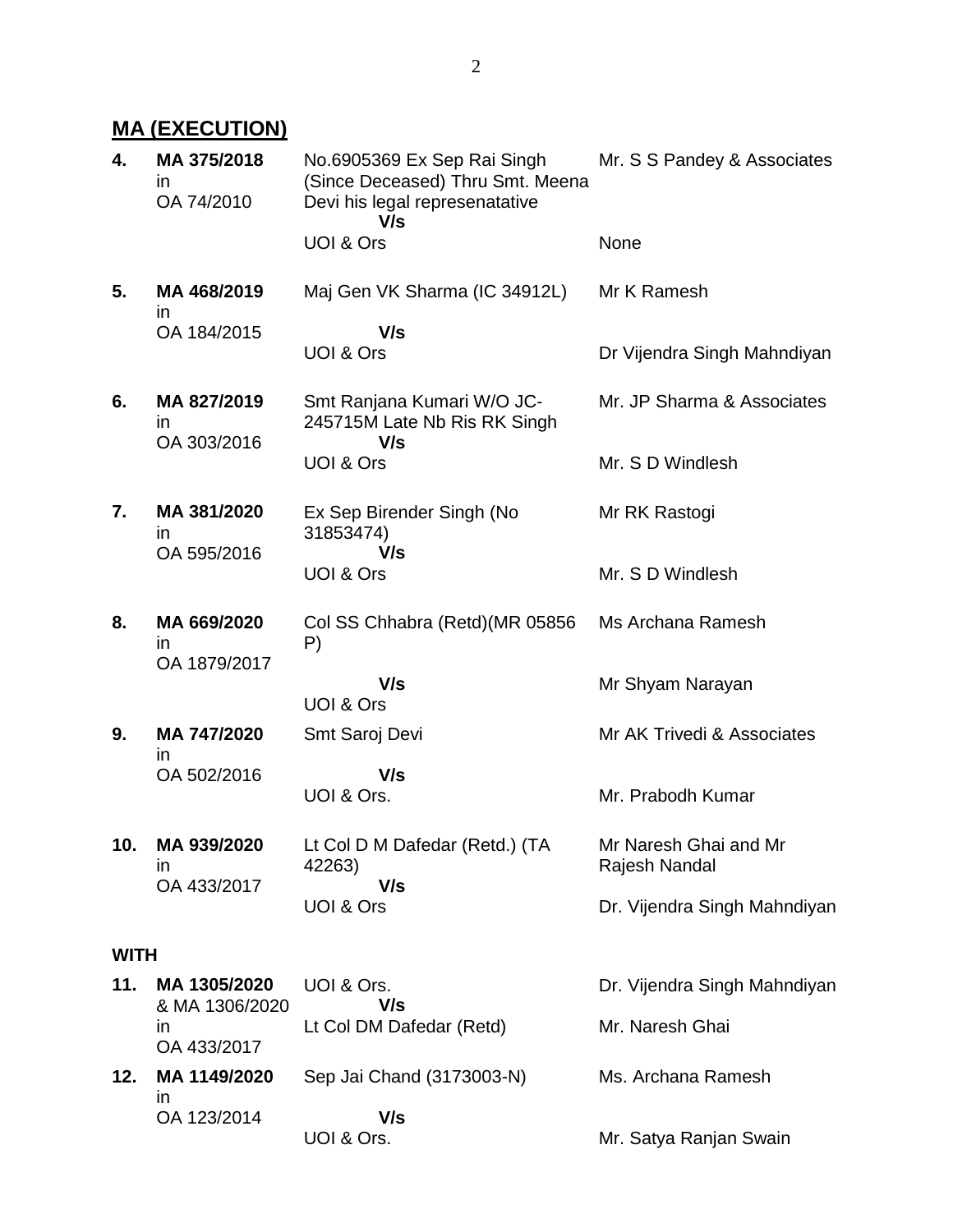| 13. | MA 1293/2020<br><i>in</i><br>OA 795/2017    | Ex Nb Sub Pramod Kumar Singh<br>(JC-329029K)<br>V/s   | Mr. D K Sharma              |
|-----|---------------------------------------------|-------------------------------------------------------|-----------------------------|
|     |                                             | UOI & Ors.                                            | Dr Vijendra Singh Mahndiyan |
| 14. | MA 2169/2020<br>$\mathsf{I}$<br>OA 245/2019 | Ex JWO Satyanarayan Bellary (No<br>233327-R)          | Mr Manoj Kr Gupta           |
|     |                                             | V/s                                                   |                             |
|     |                                             | UOI & Ors                                             | Mr. Shyam Narayan           |
| 15. | MA 2197/2020<br>$\mathsf{I}$<br>OA 518/2019 | Ex Hav Chhatar Pal Singh (No.<br>13937165-M)          | Mr S M Dalal                |
|     |                                             | V/s                                                   |                             |
|     |                                             | UOI & Ors                                             | Mr. Arvind Patel            |
| 16. | MA 57/2021<br>$\mathsf{I}$<br>OA 615/2015   | Smt Sutapa Das Widow of Late Lt<br>Col (Retd) S R Das | Mr S M Dalal                |
|     |                                             | V/s                                                   |                             |
|     |                                             | UOI & Ors.                                            | Mr. Anil Gautam             |
| 17. | MA 704/2021<br>$\mathsf{I}$<br>OA 1368/2021 | Ex NK /DSC Mahadeo Bhiku<br>Ghatge (No 277536A)       | Mr U S Maurya               |
|     |                                             | V/s                                                   |                             |
|     |                                             | UOI & Ors                                             | Mr. Neeraj, Sr CGSC         |
| 18. | MA 1228/2021<br>ın<br>OA 1457/2020          | Ex Nk/DSC Dilip Vithoba<br>Kale(6917798K)             | Mr U S Maurya               |
|     |                                             | V/s                                                   |                             |
|     |                                             | UOI & Ors                                             | Mr Shyam Narayan            |
| 19. | MA 1479/2021<br><i>in</i><br>OA 1274/2020   | CPO Mohanan Moppila Valappil<br>(141515A) (Retd)      | Mr Manoj Kumar Gupta        |
|     |                                             | V/s                                                   |                             |
|     |                                             | UOI & Ors                                             | Mr. Rajeev Kumar            |
| 20. | MA 1591/2021<br><i>in</i><br>OA 1302/2018   | Rakesh Kumar Ex SWA-3 (No<br>181361K)                 | Mr Ved Prakash              |
|     |                                             | V/s                                                   |                             |
|     |                                             | UOI & Ors.                                            | Mr. V S Tomar               |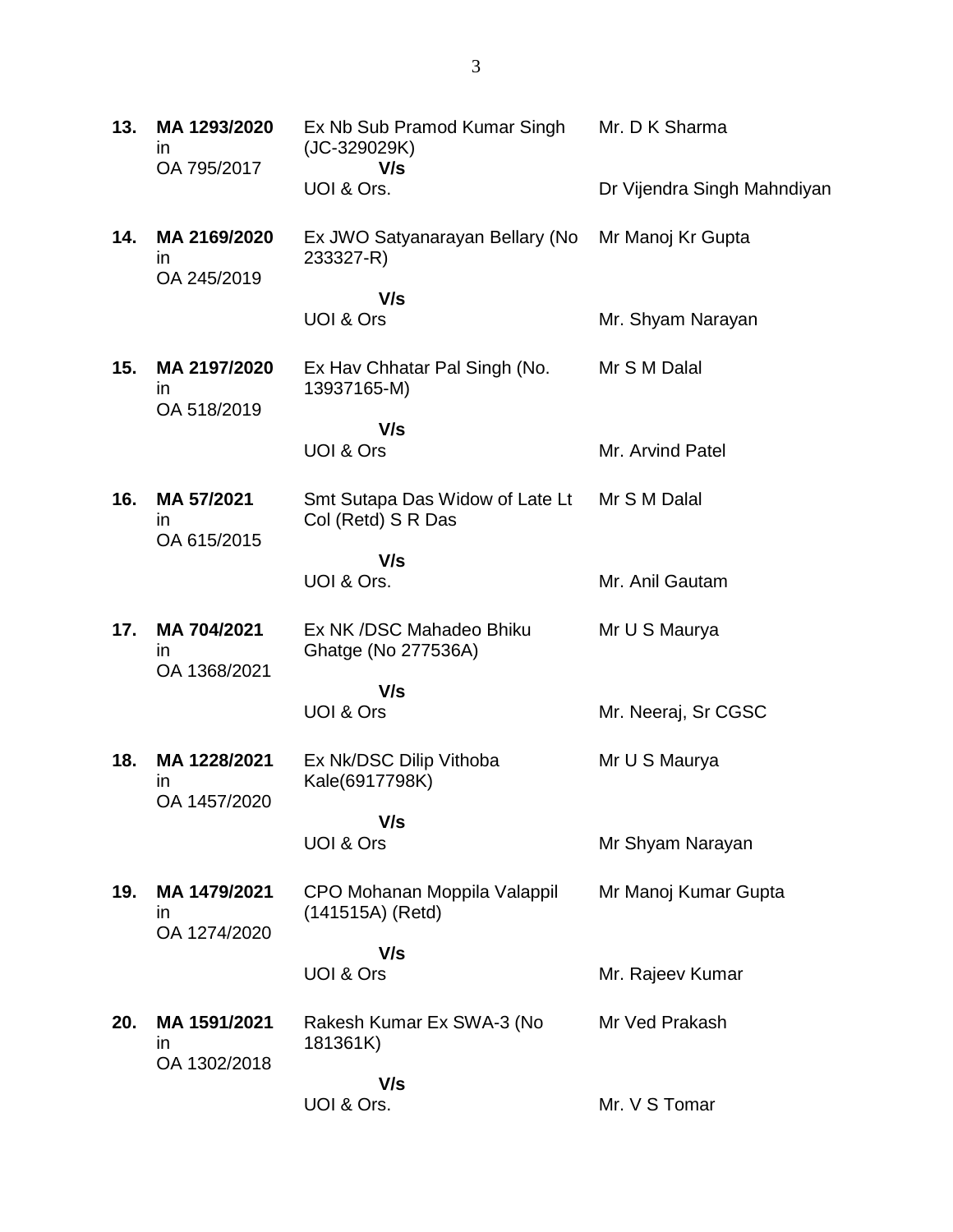| 21. | MA 1592/2021<br><i>in</i><br>OA 1301/2018                          | Ex EAR-3 Dilip Murlidhar Sonwane Mr Ved Prakash<br>(No 181944-K) |                                    |
|-----|--------------------------------------------------------------------|------------------------------------------------------------------|------------------------------------|
|     |                                                                    | V/s                                                              |                                    |
|     |                                                                    | UOI & Ors                                                        | Dr. Vijendra Singh Mahndiyan       |
| 22. | MA 2269/2021<br>in<br>OA 773/2021                                  | Ex Nk (DSC) Ram Naresh Rajak<br>(4252603 N)                      | Mr Ved Prakash & Devendra<br>Kumar |
|     |                                                                    | V/s<br>UOI & Ors                                                 | Ms Suman Chauhan                   |
|     | <b>MA (OTHERS)</b>                                                 |                                                                  |                                    |
| 23. | CA 2/2020<br>with                                                  | No 2668919L Ex Nk Virender                                       | Mr. R.K. Rastogi                   |
|     | MA 505/2021 &<br>MA 2656/2021<br>in<br>OA 375/2017<br>(RB Lucknow) | V/s<br>UOI & Ors.                                                | Dr Vijendra Singh Mahndiyan        |
| 24. | MA 1460/2019<br>ın                                                 | No 1473309H Ex Sep Durga<br><b>Prasad Satapathy</b>              | Mr. JP Sharma & Associates         |
|     | OA 11/2017                                                         | V/s<br>UOI & Ors                                                 | Mr. S D Windlesh                   |
| 25. | MA 2004/2020<br>& MA 2005/2020                                     | UOI & Ors.<br>V/s                                                | Mr. Avdhesh Kumar Singh            |
|     | <i>in</i><br>OA 1101/2015                                          | Maj A B Gupta                                                    | None                               |
| 26. | MA 2199/2020<br>& MA 2200/2020                                     | UOI & Ors.                                                       | Mr. V Pattabhiram                  |
|     | in<br>OA 1008/2018                                                 | V/s<br>IC-52918-P Lt Col Vinod CH (Retd.) Mr OS Punia            |                                    |
| 27. | MA 773/2021<br>in                                                  | JWO Paul Peter (Retd) (No<br>684193)                             | Mr Manoj Kr Gupta                  |
|     | OA 1067/2020                                                       | V/s<br>UOI & Ors                                                 | Mr V S Tomar                       |
|     | <b>Pleadings Not Complete</b>                                      |                                                                  |                                    |
| 28. | OA 1691/2017                                                       | Ex Rfn Jasvant Singh                                             | Mr. T Prashad                      |
|     |                                                                    | V/s<br>UOI & Ors.                                                | Mr Y P Singh                       |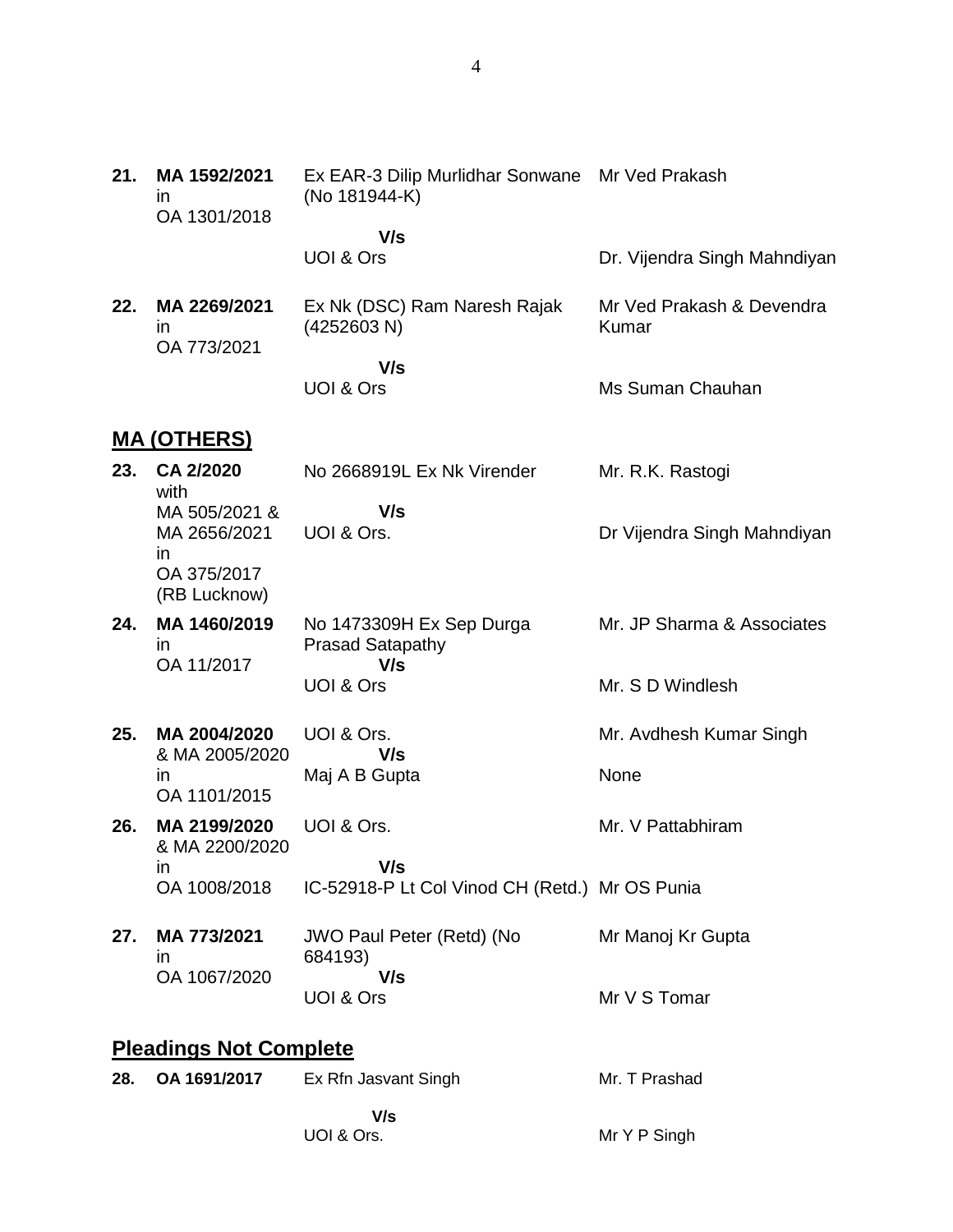| 29. | OA 1307/2018<br>with<br>MA 18/2020 & | CHM Surendar Singh (Retd) (No<br>2991758Y)                 | Ms. Archana Ramesh              |
|-----|--------------------------------------|------------------------------------------------------------|---------------------------------|
|     | 1284/2018                            | V/s<br>UOI & Ors.                                          | Mr. Ashok Chaitanya             |
| 30. | OA (Appeal)<br>1441/2019<br>with     | Amar Rathi EM(R) II (238662-R) (In Mr. S P Sharma<br>Jail) | (D/1029/1992)                   |
|     | MA 2337/2019 &                       | V/s                                                        |                                 |
|     | 2338/2019                            | UOI & Ors.                                                 | Mr Harish V Shankar             |
| 31. | OA 1492/2021<br>with<br>MA 2595/2021 | L/Nk Kuldip Chauhan (No 8431727<br>X)                      | Mr Manoj Kr Gupta & KR<br>Verma |
|     |                                      | V/s                                                        |                                 |
|     |                                      | UOI & Ors.                                                 | Mr. Avdhesh Kumar Singh         |
| 32. | OA 2604/2021                         | Sgt Rohit Chauhan (901219)                                 | Mr Manoj Kr Gupta               |
|     |                                      | V/s<br>UOI & Ors.                                          | Mr Satya Ranjan Swain           |
|     |                                      |                                                            |                                 |

# **Pleadings Complete**

| 33. | OA 1826/2017<br>with | IC-37355H Col Ranvir Singh | Mr. Ajay Yadav    |
|-----|----------------------|----------------------------|-------------------|
|     | MA 1369/2017         | V/s                        |                   |
|     |                      | UOI & Ors.                 | Mr. Shyam Narayan |

# **FOR FINAL HEARING**

| 34. | OA 1049/2019<br>with<br>MA 1725/2019 | No. 256914 Cpl Kandasamy T<br>(Retd.) | Mr. Manoj Kr Gupta |
|-----|--------------------------------------|---------------------------------------|--------------------|
|     |                                      | V/s                                   |                    |

UOI & Ors.

Mr. Ashok Chaitanya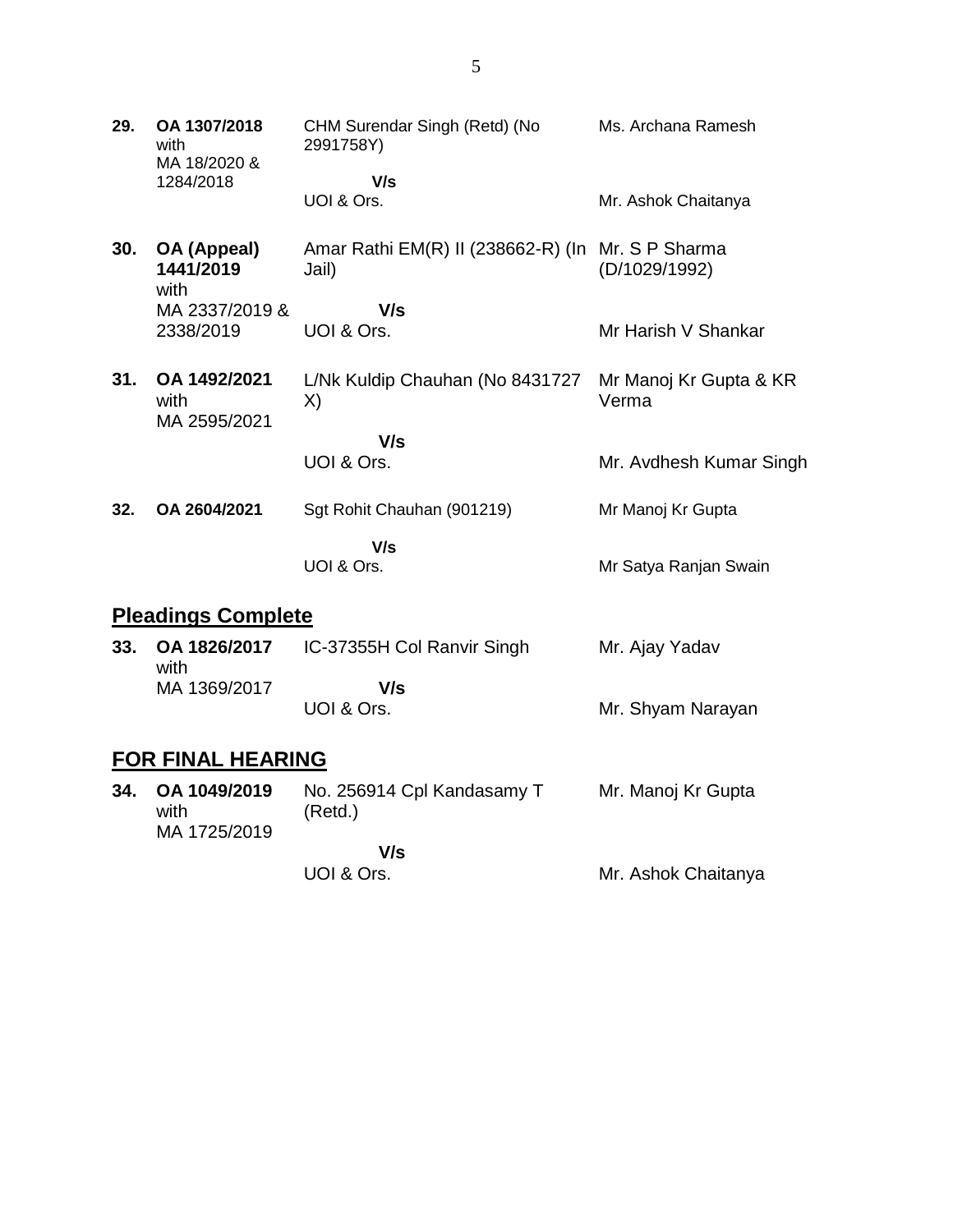## **ARMED FORCES TRIBUNAL, PRINCIPAL BENCH, NEW DELHI LIST OF BUSINESS**

**Date: 14-12-2021**

**Timing: 10:30 AM to 01.00 PM & 02.00 PM to 04.30 PM**

### **COURT No. 3 (First Floor)**

### **THIS BENCH WILL NOT ASSEMBLE TODAY**

#### **CORAM:**

### **HON'BLE MS. JUSTICE ANJANA MISHRA ADMINISTRATIVE MEMBER NOT AVAILABLE**

### **THE FOLLOWING CASES SHALL BE TAKEN THROUGH VIRTUAL HEARING**

#### **Link for Virtual Hearing Court No. 3:**

[https://teams.microsoft.com/l/meetup](https://teams.microsoft.com/l/meetup-join/19%3ameeting_OWMzZWE0OTMtODgzNC00ZGIwLWExN2EtNmZkZmY2NzM2YTUx%40thread.v2/0?context=%7b%22Tid%22%3a%22fc4c6c05-6869-467f-a6f3-f24992686fb3%22%2c%22Oid%22%3a%2202997333-9a59-4ac9-b7cf-205d2fa1df55%22%7d)[join/19%3ameeting\\_OWMzZWE0OTMtODgzNC00ZGIwLWExN2EtNmZkZmY2NzM2YTUx](https://teams.microsoft.com/l/meetup-join/19%3ameeting_OWMzZWE0OTMtODgzNC00ZGIwLWExN2EtNmZkZmY2NzM2YTUx%40thread.v2/0?context=%7b%22Tid%22%3a%22fc4c6c05-6869-467f-a6f3-f24992686fb3%22%2c%22Oid%22%3a%2202997333-9a59-4ac9-b7cf-205d2fa1df55%22%7d) [%40thread.v2/0?context=%7b%22Tid%22%3a%22fc4c6c05-6869-467f-a6f3](https://teams.microsoft.com/l/meetup-join/19%3ameeting_OWMzZWE0OTMtODgzNC00ZGIwLWExN2EtNmZkZmY2NzM2YTUx%40thread.v2/0?context=%7b%22Tid%22%3a%22fc4c6c05-6869-467f-a6f3-f24992686fb3%22%2c%22Oid%22%3a%2202997333-9a59-4ac9-b7cf-205d2fa1df55%22%7d) [f24992686fb3%22%2c%22Oid%22%3a%2202997333-9a59-4ac9-b7cf-205d2fa1df55%22%7d](https://teams.microsoft.com/l/meetup-join/19%3ameeting_OWMzZWE0OTMtODgzNC00ZGIwLWExN2EtNmZkZmY2NzM2YTUx%40thread.v2/0?context=%7b%22Tid%22%3a%22fc4c6c05-6869-467f-a6f3-f24992686fb3%22%2c%22Oid%22%3a%2202997333-9a59-4ac9-b7cf-205d2fa1df55%22%7d)

| <u>S.</u><br>No. | Case No.                             | <b>Parties Name</b>                                             | <b>Advocate for Petitioner /</b><br><b>Respondents</b> |
|------------------|--------------------------------------|-----------------------------------------------------------------|--------------------------------------------------------|
|                  | <b>ADMISSION MATTERS</b>             |                                                                 |                                                        |
| 1.               | OA 2283/2021                         | Col Praveen Kumar Choudhary (IC Mr Dhruv Gautam<br>53185 N)     |                                                        |
|                  |                                      | V/s<br>UOI & Ors.                                               | Gp Capt Karan Singh Bhati,<br>Sr. CGSC                 |
| 2.               | OA 2322/2021<br>with<br>MA 2429/2021 | Ex Sgt Dharmendra Singh (775733 Mr Ranjan Kumar<br>K)<br>V/s    |                                                        |
|                  |                                      | UOI & Ors.                                                      | Ms Jyotsana Kaushik                                    |
| 3.               | OA 2559/2021<br>with                 | Ex Hav Raghubir Singh (14304687- Mr Virender Singh Kadian<br>F) |                                                        |
|                  | MA 2706/2021                         | V/s                                                             |                                                        |
|                  |                                      | UOI & Ors.                                                      | Mr Niranjana Das                                       |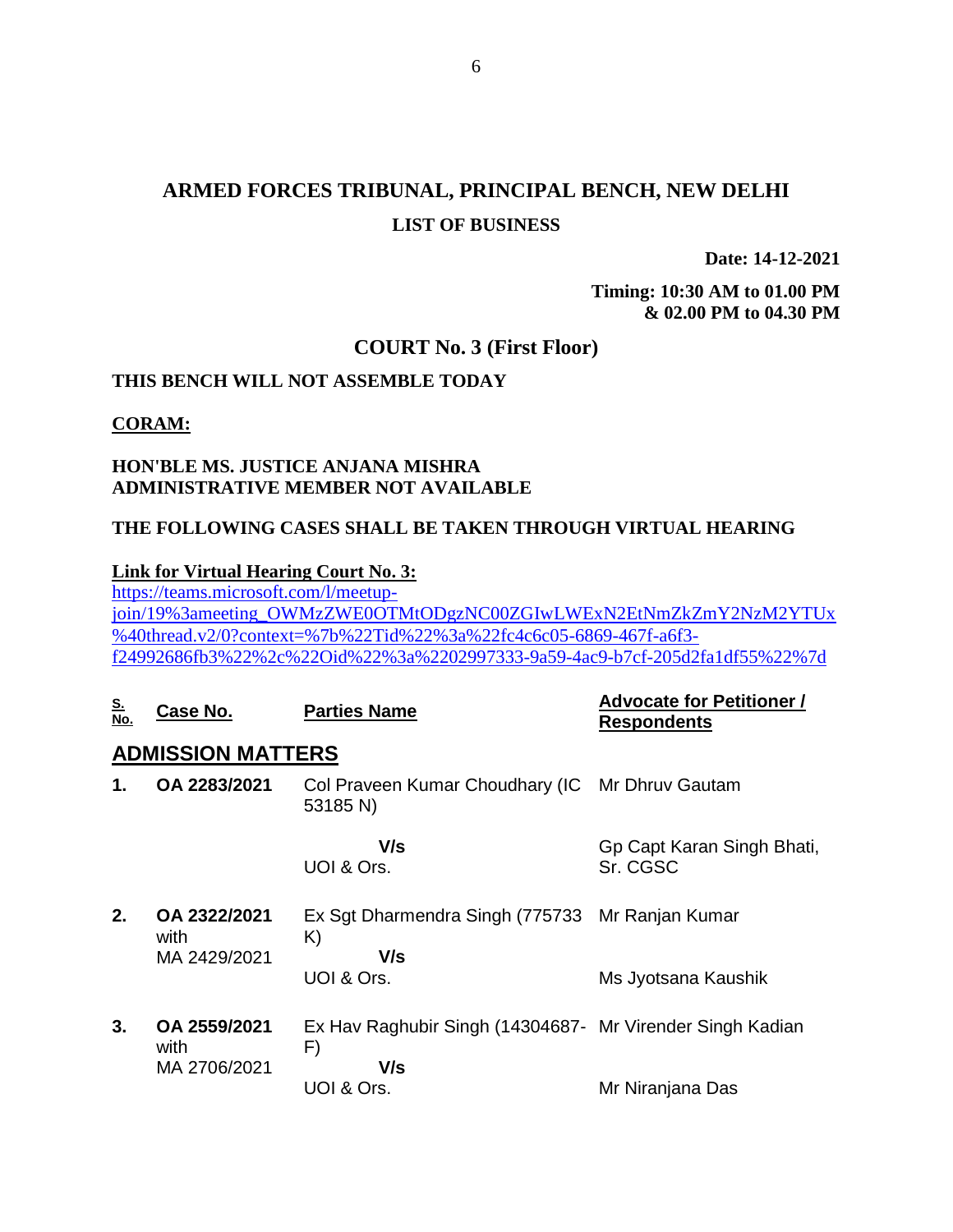| 4.  | OA 2564/2021<br>with                 | Ex Sgt Sanjay Kumar (No 795636<br>F)                                             | Mr Praveen Kumar                         |
|-----|--------------------------------------|----------------------------------------------------------------------------------|------------------------------------------|
|     | MA 2711/2021                         | V/s<br>UOI & Ors.                                                                | Mr Rajesh Kumar Das                      |
| 5.  | OA 2567/2021<br>with<br>MA 2719/2021 | Ex Sub Parmanand (RVC-<br>007717K)<br>V/s                                        | Mr Praveen Kumar                         |
|     |                                      | UOI & Ors.                                                                       | Ms. Barkha Babbar                        |
| 6.  | OA 2586/2021                         | Sub ACP-1 Rukhsar Ahmad (Retd)<br>(JC 660831 A)<br>V/s                           | Mr Bikrama Sah                           |
|     |                                      | UOI & Ors.                                                                       | Ms. Jyotsna Kaushik                      |
| 7.  | OA 2587/2021                         | HFL Ganesh Chhetry (Retd) (No<br>676243)<br>V/s                                  | Mr Manoj Kr Gupta                        |
|     |                                      | UOI & Ors.                                                                       | Mr. V Pattabhi Ram                       |
| 8.  | OA 2588/2021<br>with                 | Ex Spr Kali Charan (1575660)                                                     | Mr Manoj Kumar Gupta                     |
|     | MA 2726/2021                         | V/s<br>UOI & Ors.                                                                | Mr. Shyam Narayan                        |
| 9.  | OA 2592/2021<br>with                 | Maj K P Salwi (Retd) (IC 308545P)                                                | Mr Indra Sen Singh & Kirtika<br>Chhatwal |
|     | MA 2729/2021                         | V/s<br>UOI & Ors.                                                                |                                          |
|     |                                      |                                                                                  | Mr. Rajeev Kumar                         |
| 10. | OA 2593/2021                         | Col Jayant Mohan Singh Negi (IC-<br>45922P) (Retd)<br>V/s                        | Mr B S Chaudharv                         |
|     |                                      | UOI & Ors.                                                                       | Ms. Barkha Babbar                        |
| 11. | OA 2594/2021                         | Smt Chunni Devi W/o Ex Sep Late Mr J P Sharma & Associates<br>Radu Ram (6451911) |                                          |
|     |                                      | V/s<br>UOI & Ors.                                                                | Mr. S D Windlesh                         |
| 12. | OA 2598/2021<br>with                 | Sub Maj (Hony /Lt Suresh Kumar<br>(Retd) (JC 724488 M                            | Mr S S Parihar                           |
|     | MA 2734/2021 &<br>2735/2021          | V/s<br>UOI & Ors.                                                                | Mr. V Pattabhi Ram                       |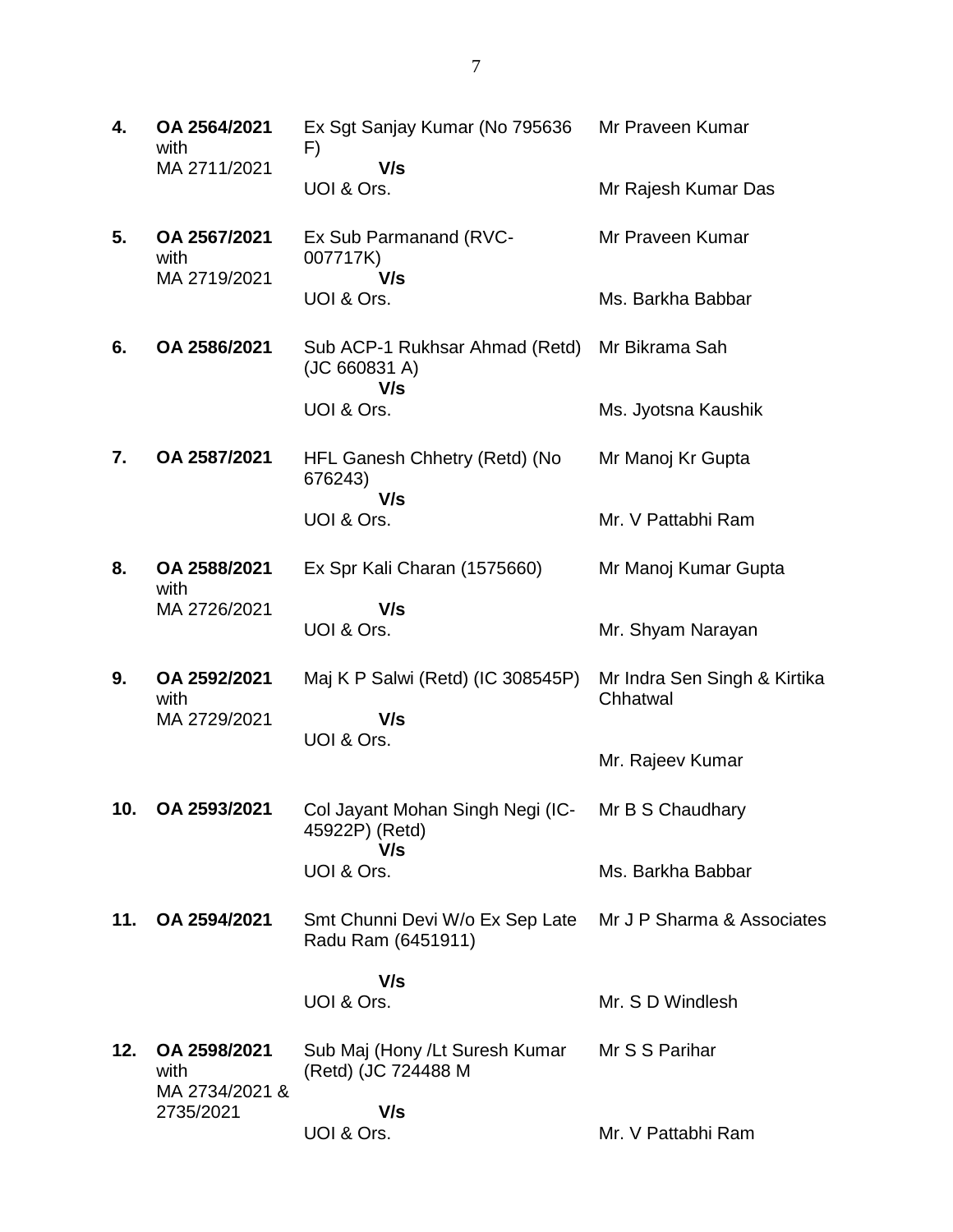**13. OA 2625/2021** Col Ajay Tomar (Retd) (IC 47127 N) Mr Raj Kumar V/s UOI & Ors. Mr. V Pattabhi Ram **14. OA 2744/2021** with MA 2929/2021 Ex Hav Hony Nb Sub Narendra Kumar (7111077) V/s UOI & Ors. Mr Virender Singh Kadian None **15. OA 2745/2021** Ex Nk Jagat Bahadur Thapa (5845097) V/s UOI & Ors. Mr Virender Singh Kadian None **16. OA 2747/2021** with MA 2931/2021 Ex Nk Nil Kanta Gain (12615434-P) Ms Archana Ramesh V/s UOI & Ors. None **17. OA 2748/2021** Ex JWO Shafiq Ahmad Siddiqui (692847 A) V/s UOI & Ors. Mr Ajit Kakkar & Associates None **18. OA 2749/2021** with MA 2933/2021 Ex JWO Ajithkumar Sreerama Krishna Pillai (679120 G) V/s UOI & Ors. Mr Ajit Kakkar & Associates None **19. OA 2752/2021** with MA 2935/2021 613321 JWO Bibul Nandi Majumdar Mr Manoj Kr Gupta (Retd) V/s UOI & Ors. None **20. OA 2753/2021** with MA 2936/2021 Ex Sep G Dileep Kumar (14683228 A) V/s UOI & Ors. Mr Ajit Kakkar & Associates None **21. OA 2754/2021** Ex MWO Mahesh Chand Verma (678561 A) V/s UOI & Ors. Mr Ajit Kakkar & Associates **None**